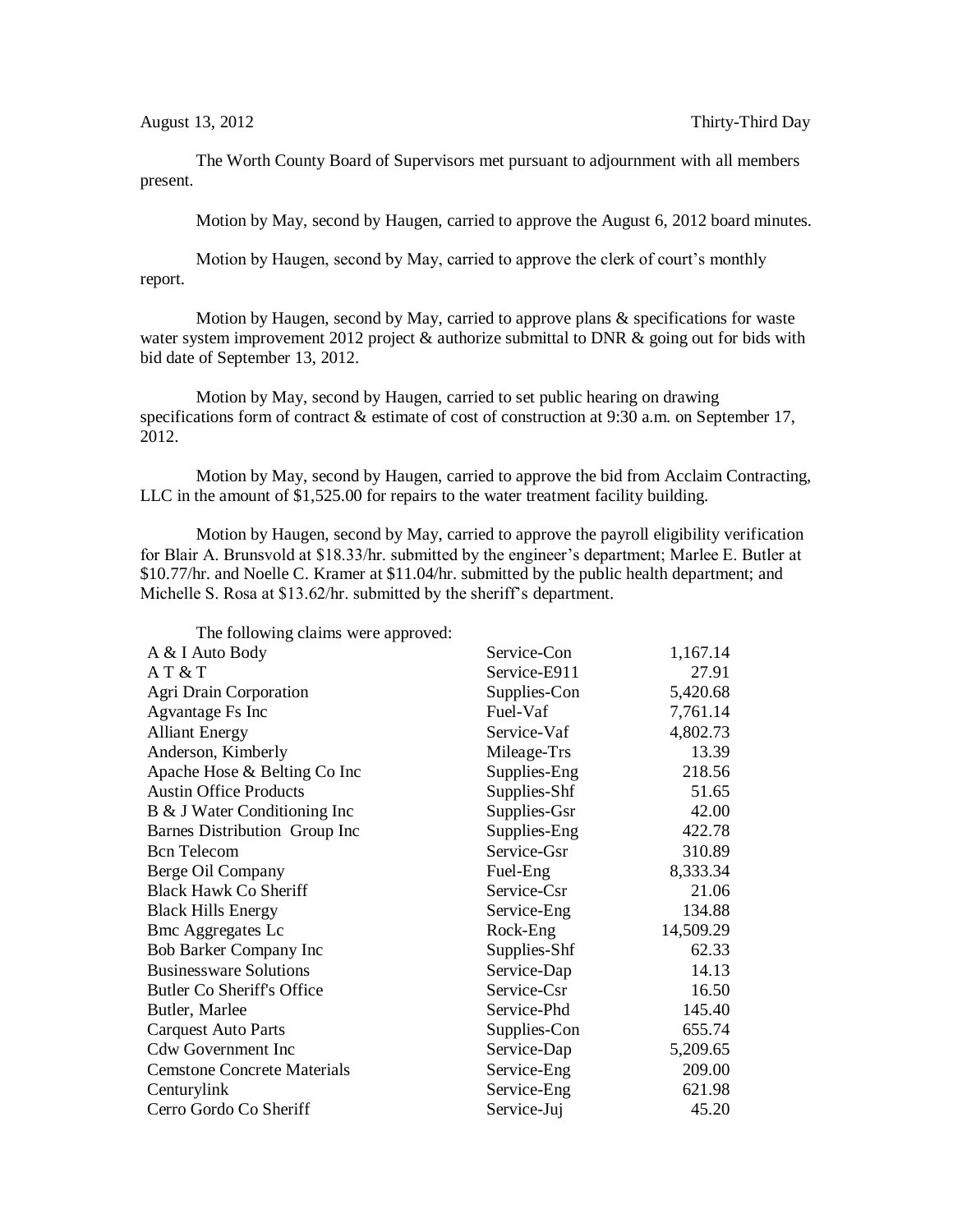| Chickasaw County Sheriff        | Service-Csr      | 81.60     |
|---------------------------------|------------------|-----------|
| City of Fertile                 | Service-Eng      | 835.25    |
| City of Grafton                 | Rutf-Eng         | 445.88    |
| City of Hanlontown              | Rutf-Eng         | 181.26    |
| City of Joice                   | Service-Eng      | 474.25    |
| City of Kensett                 | Service-Eng      | 255.89    |
| City of Manly                   | Service-Eng      | 35.83     |
| City of Northwood               | Service-Soc      | 240.11    |
| Clark, Kay                      | Edu-Aud          | 789.73    |
| Clay County Sheriff's Office    | Service-Csr      | 20.50     |
| Cnh Capital                     | Parts-Con        | 63.98     |
| <b>County Case Management</b>   | Service-Mha      | 154.00    |
| D & L Equipment                 | Parts-Con        | 248.75    |
| Dave Syverson Inc               | Parts-Eng        | 1,638.16  |
| Diamond Mowers Inc              | Parts-Con        | 711.86    |
| <b>Electronic Specialties</b>   | Rent-Eng         | 110.00    |
| Emmet Co. Sheriff               | Service-Csr      | 15.00     |
| Falkstone Llc                   | Rock-Eng         | 12,900.98 |
| <b>Fastenal Company</b>         | Parts-Eng        | 870.73    |
| Floyd County Sheriff            | Service-Csr      | 18.50     |
| Fort Dearborn Life Ins Co       | Cobra Dental Ins | 25.90     |
| Glaxosmithkline                 | Supplies-Phd     | 377.50    |
| Goveonnection Inc               | Equip-Dap        | 6,135.50  |
| Greve Law Office                | Exp-Aty          | 221.00    |
| Grosland, Tom                   | Service-San      | 200.00    |
| Grp & Associates                | Service-Phd      | 45.00     |
| Hamilton Co Sheriff's Office    | Service-Juj      | 19.00     |
| Hancock Co Sheriff              | Service-Csr      | 43.90     |
| <b>Hancock County Auditor</b>   | Reimb-Aud        | 75.87     |
| Haugen, David                   | Mileage-Sup      | 57.68     |
| Hawkeye Legal Services Inc      | Service-Csr      | 10.00     |
| <b>Heartland Power Coop</b>     | Service-Eng      | 2,108.44  |
| Henry Co Sheriff                | Service-Csr      | 49.50     |
| Huber Supply Co                 | Supplies-Con     | 277.88    |
| Ia Dept of Natural Resources    | Permit Fee-Wwt   | 340.00    |
| Ia Dept of Natural Resources    | Service-Wwt      | 308.80    |
| Ia Prison Industries            | Supplies-Eng     | 1,963.42  |
| Ia Secretary of State           | Fees-Shf         | 25.00     |
| Iaccb                           | Edu-Con          | 1,480.00  |
| Imwca                           | Prem-Ins         | 7,885.00  |
| <b>Injectech Diesel Service</b> | Parts-Con        | 10.40     |
| <b>Interstate Motor Trucks</b>  | Parts-Eng        | 535.94    |
| Isac                            | Dues-Sup         | 275.00    |
| <b>Kensett Cemetery</b>         | Exp-Vaf          | 174.00    |
| Kossuth County Sheriff          | Service-Csr      | 69.31     |
| Larsen Plumbing & Heating Inc   | Service-Phd      | 281.91    |
| Lawns Plus                      | Service-Con      | 340.00    |
| Liberty Tire Recycling Service  | Service-Sdp      | 1,534.50  |
| Low, Richard R                  | Fuel-Asr         | 73.65     |
| Mail Services Llc               | Supplies-Trs     | 266.43    |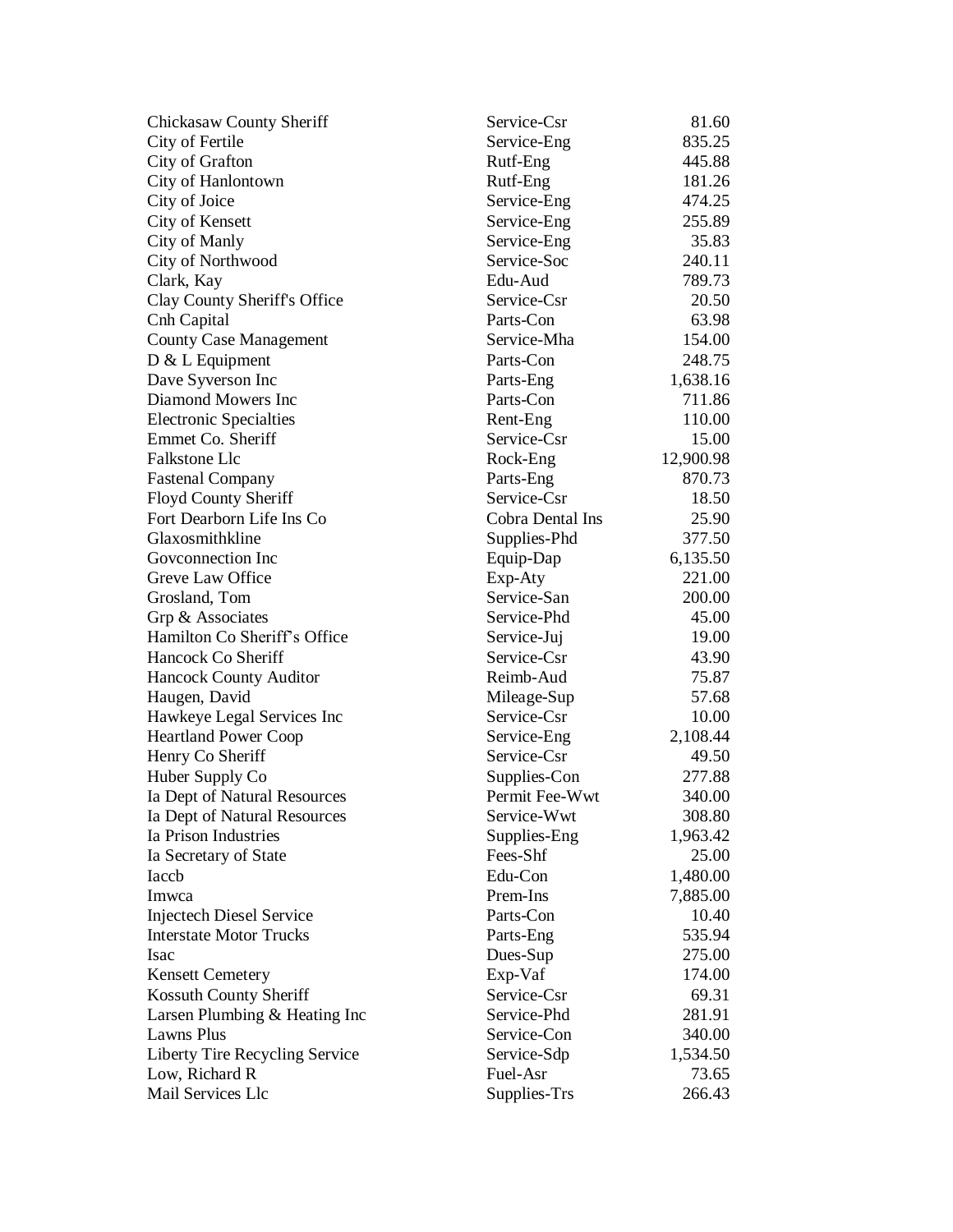| <b>Manly Junction Signal</b>        | Service-Shf  | 624.59    |
|-------------------------------------|--------------|-----------|
| Mark's Tractor                      | Parts-Con    | 225.26    |
| Marshall & Swift Inc                | Supplies-Gsr | 344.77    |
| <b>Martin Marietta Materials</b>    | Rock-Eng     | 37,906.41 |
| <b>Mason City Business Systems</b>  | Service-Phd  | 293.51    |
| Mason City Fire And Rescue          | Service-Mex  | 300.00    |
| <b>Mason City Tire Service</b>      | Tires-Eng    | 775.92    |
| May, Dennis                         | Mileage-Sup  | 256.47    |
| Mediacom                            | Service-Phd  | 415.80    |
| Melby, Ruth                         | Mileage-Mha  | 45.32     |
| Mercy Medical Center-North Ia       | Service-Mex  | 1,225.41  |
| <b>Midwest Technology Services</b>  | Service-Dap  | 375.00    |
| <b>Midwest Wheel Companies</b>      | Parts-Eng    | 74.43     |
| Mireles, Sandra                     | Mileage-Mha  | 460.93    |
| Mitchell Co Sheriff                 | Service-Csr  | 6.66      |
| Mitchell County Ema                 | Mileage-Ema  | 312.61    |
| Nelson, Jon                         | Service-Dap  | 4,650.00  |
| <b>Next Generation Technologies</b> | Service-Mha  | 1,326.45  |
| Niacog                              | Service-Tra  | 2,947.67  |
| No Ia Juvenile Detention            | Service-Juj  | 1,750.00  |
| North Country Equipment Llc         | Parts-Con    | 349.56    |
| Northwood Anchor                    | Service-Con  | 1,864.94  |
| Northwood Chamber of Commerce       | Wellness-Phd | 180.00    |
| Northwood Lumber                    | Supplies-Con | 25.75     |
| Northwood Sanitation Llc            | Service-Gsr  | 181.50    |
| Northwood True Value                | Supplies-Rec | 29.99     |
| <b>Olson Trading Post Inc</b>       | Supplies-Eng | 93.68     |
| <b>Peterson Contractors Inc</b>     | Project-Eng  | 6,364.36  |
| Pfi                                 | Service-Csr  | 69.00     |
| Pollard                             | Service-Gsr  | 40.00     |
| Pria                                | Dues-Rec     | 55.00     |
| Printing Services Inc               | Supplies-Dap | 539.72    |
| Pritchard's of Northwood Inc        | Service-Shf  | 753.82    |
| <b>Pronto Market</b>                | Supplies-Eng | 18.36     |
| <b>Ram Systems</b>                  | Service-Phd  | 630.00    |
| Reinhart Food Service Llc           | Supplies-Shf | 341.85    |
| Schickel, Candila                   | Service-Chm  | 42.00     |
| State Hygienic Laboratory           | Service-Con  | 101.00    |
| Stayner, Marilyn                    | Reimb-Shf    | 109.62    |
| <b>Sterling Solutions Inc</b>       | Service-Vaf  | 450.00    |
| Streets, Nicole                     | Exp-Con      | 5.89      |
| Terminal Supply Co.                 | Supplies-Eng | 104.90    |
| <b>Titan Machinery</b>              | Parts-Eng    | 43.30     |
| Tyler Technologies Inc              | Service-Dap  | 34,877.00 |
| Us Cellular                         | Service-Asr  | 193.90    |
| Ver Helst Snyder Drug               | Supplies-Aud | 27.51     |
| <b>Verizon Wireless</b>             | Service-Phd  | 612.05    |
| Visa                                | Exp-Con      | 346.81    |
| <b>Wagner Tire</b>                  | Tires-Eng    | 500.00    |
| Walser, Barbara J                   | Edu-Aud      | 307.85    |